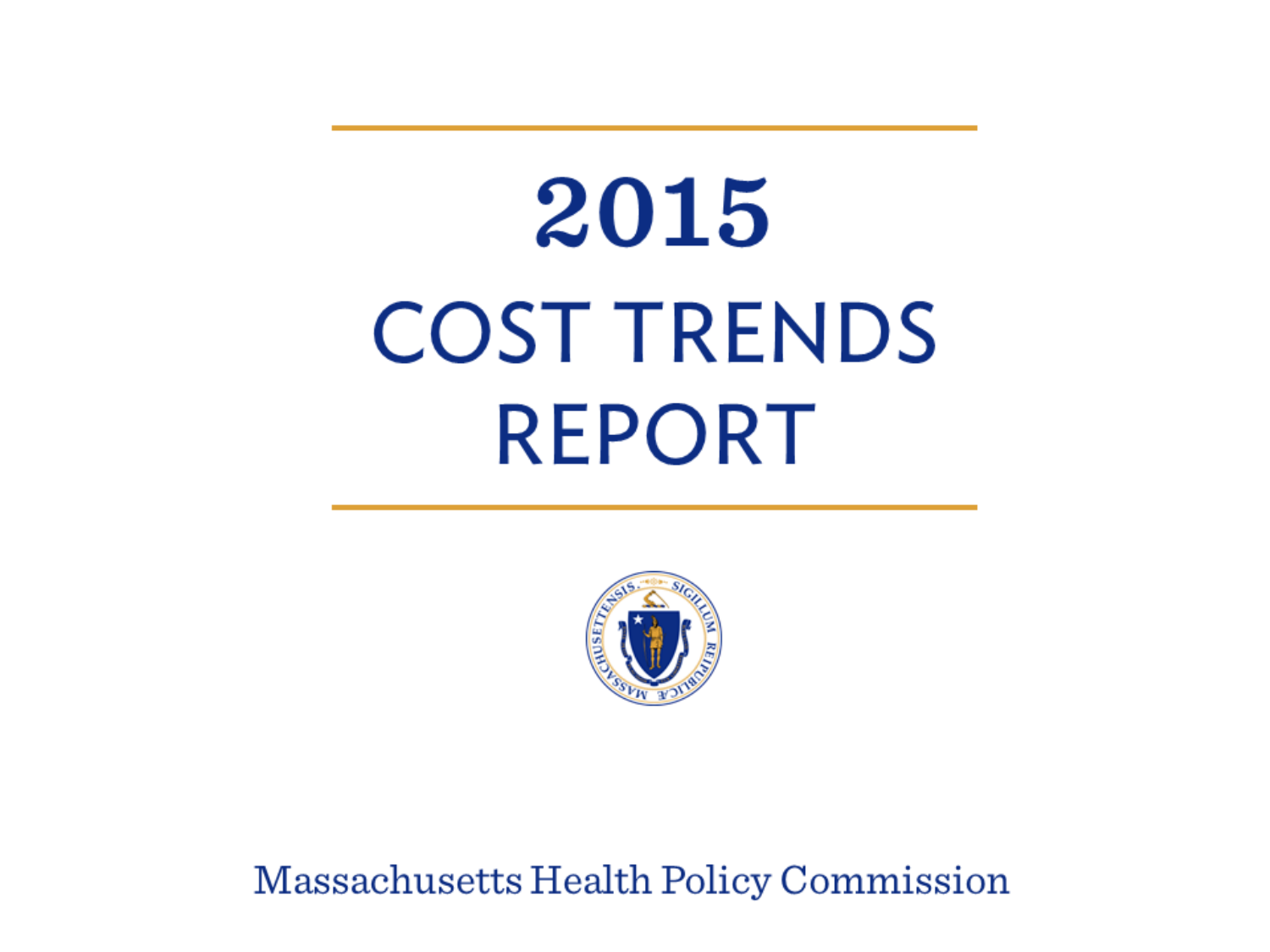# **Topics to be covered**

 **2015 Cost Trends Report**



- Spending trends in Massachusetts and the United States
	- Estimated 13% growth in drug spending in MA in 2014
	- Substantial growth in top drug classes, in addition to high spending for Hepatitis C drugs



Policy considerations for discussion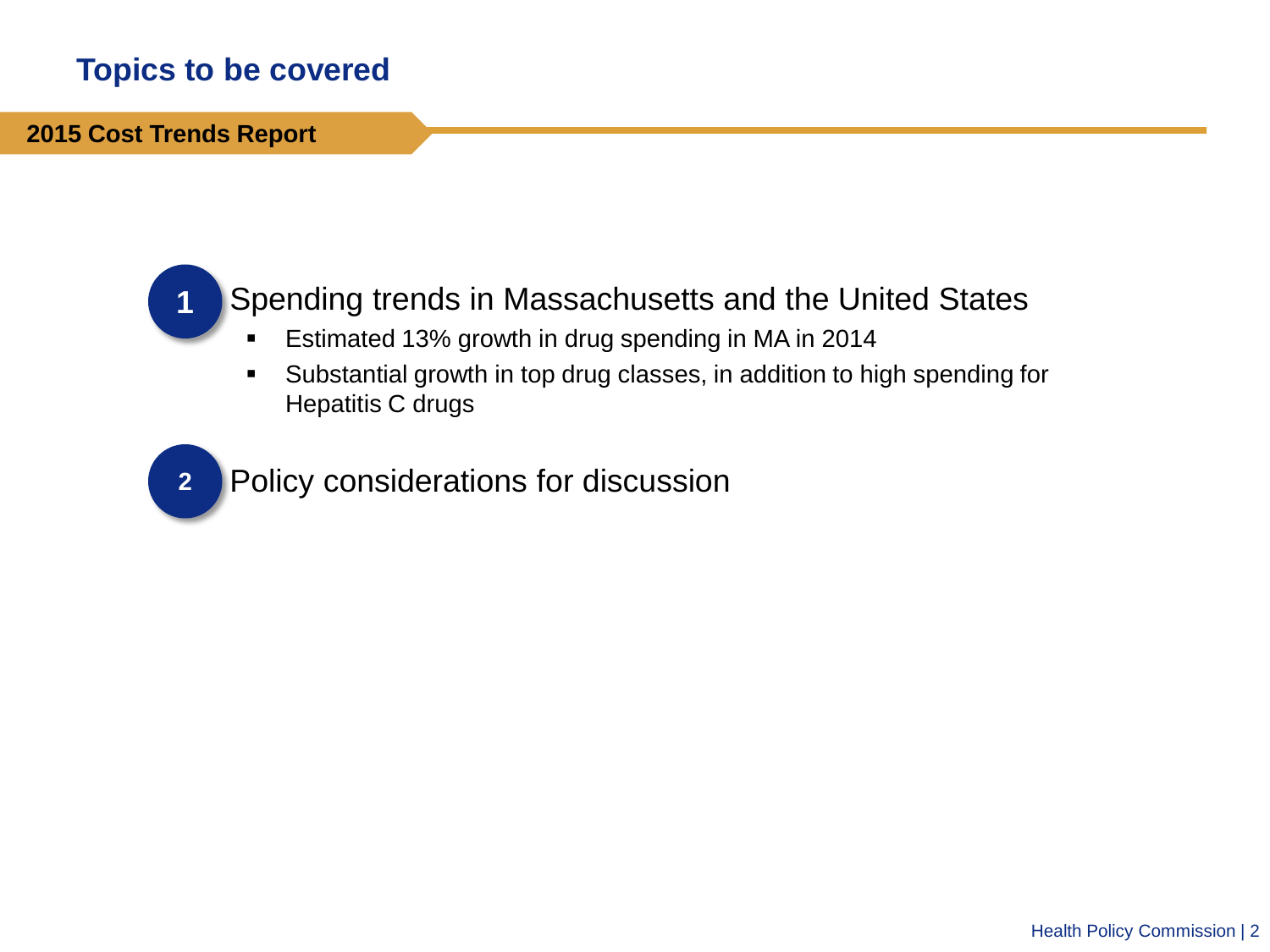# **Pharmaceutical spending rising in both the US and MA**



Source: CMS National Health Expenditures (US commercial), CHIA data (MA commercial). **Health Policy Commission | 3**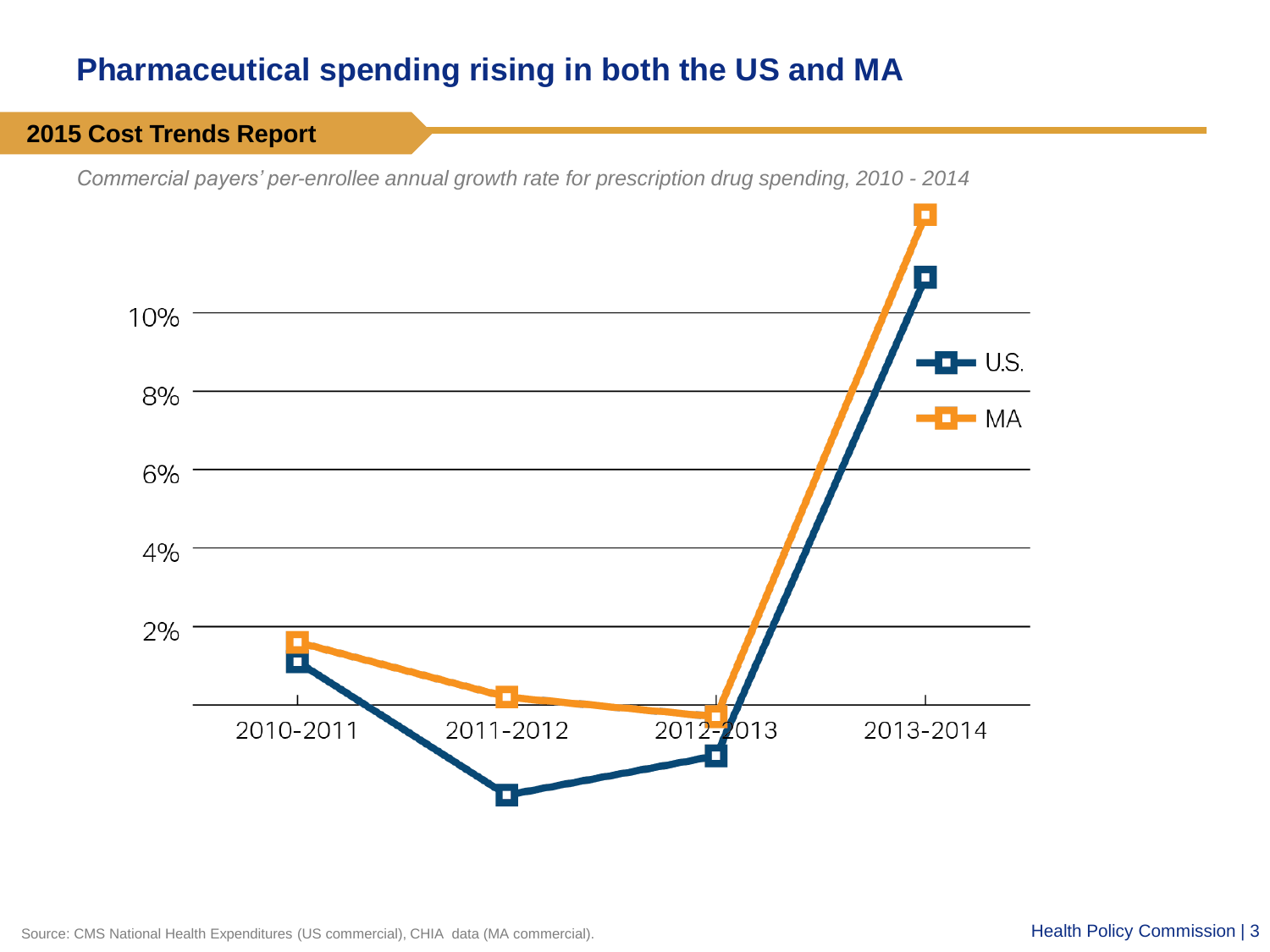# **Drug spending is a pressing issue for cost containment**

 **2015 Cost Trends Report**

Spending in 2014

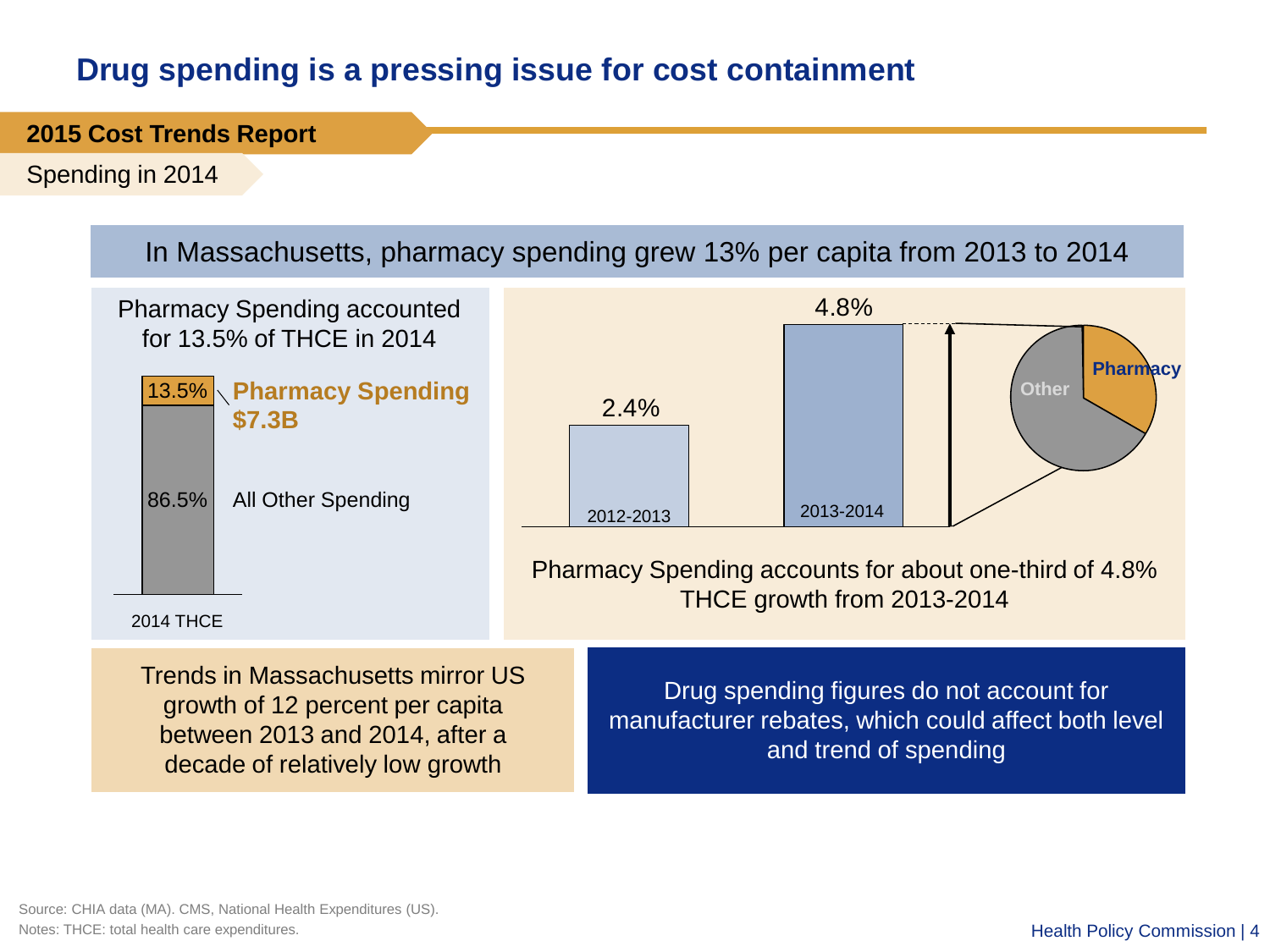# **Many similar factors drive drug spending in MA as in the US overall**

 **2015 Cost Trends Report**



- National nature of drug prices
	- Drug prices for commercial insurers largely determined by negotiations between a national pharmacy benefit management company (PBM) and drug manufacturers
	- Private payers can also negotiate independently with drug manufacturers for additional rebates
	- State Medicaid agencies may negotiate individually with manufacturers or join multi-state consortiums
- Similar payer distribution for prescription drugs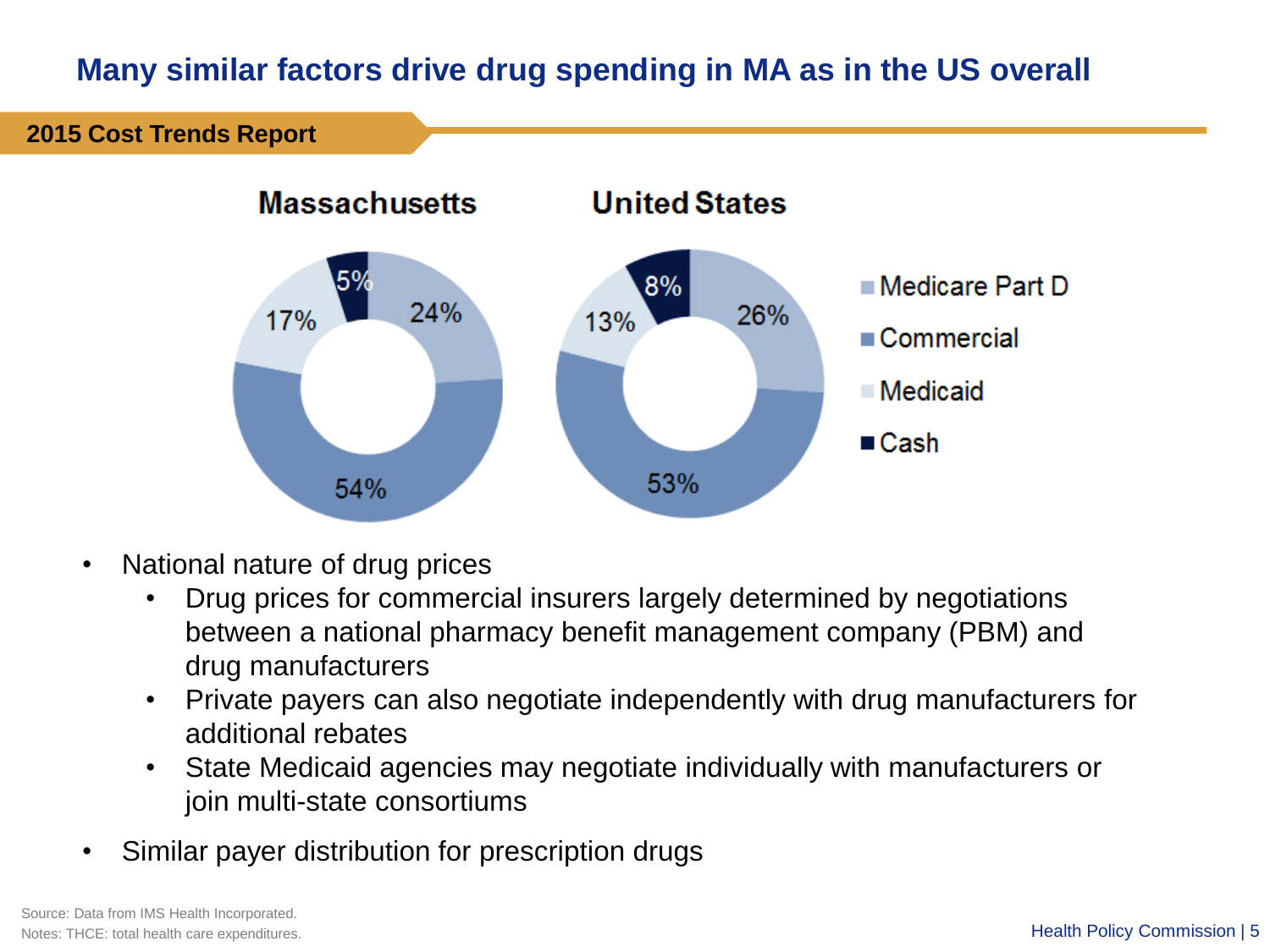# **Drivers of national pharmaceutical spending increase in 2014**

#### **2015 Cost Trends Report**



#### New high-cost drugs

Sofosbuvir (Sovaldi) and other HCV drugs entered the market late 2013 and early 2014 at extremely high prices: \$84k for 12-week treatment with Sofosbuvir



# 2. High drug price increases

While price increases for brand drugs have greatest impact on total spending, increases for some generics also impact spending and access



# Low rate of patent expirations

### **Stakeholder Impact**

- Most commercial payers had financial losses due to HCV drugs
	- Sofosbuvir came to market earlier than payers expected due to FDA fast track approval
- Payers worried about meeting the health care cost growth benchmark
- Providers worried about APM budgets
- Consumers may face high cost-sharing and higher premiums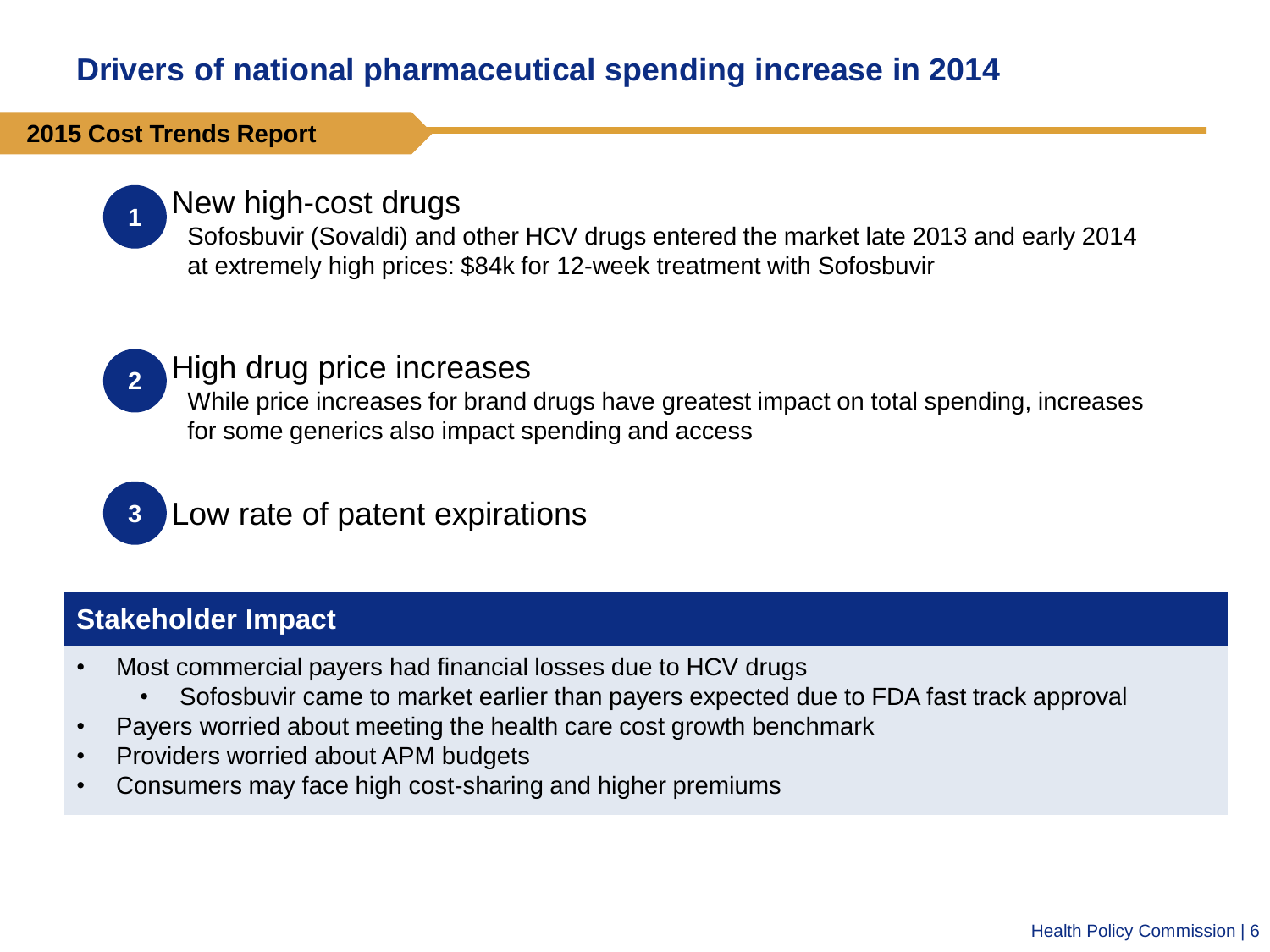# **Components of drug spending growth in the US**

#### **2015 Cost Trends Report**

Estimates of US spending growth for pharmacy and non-pharmacy drugs: +\$10.8B to \$330.5B in 2013, +\$43.4B to \$373.9B in 2014

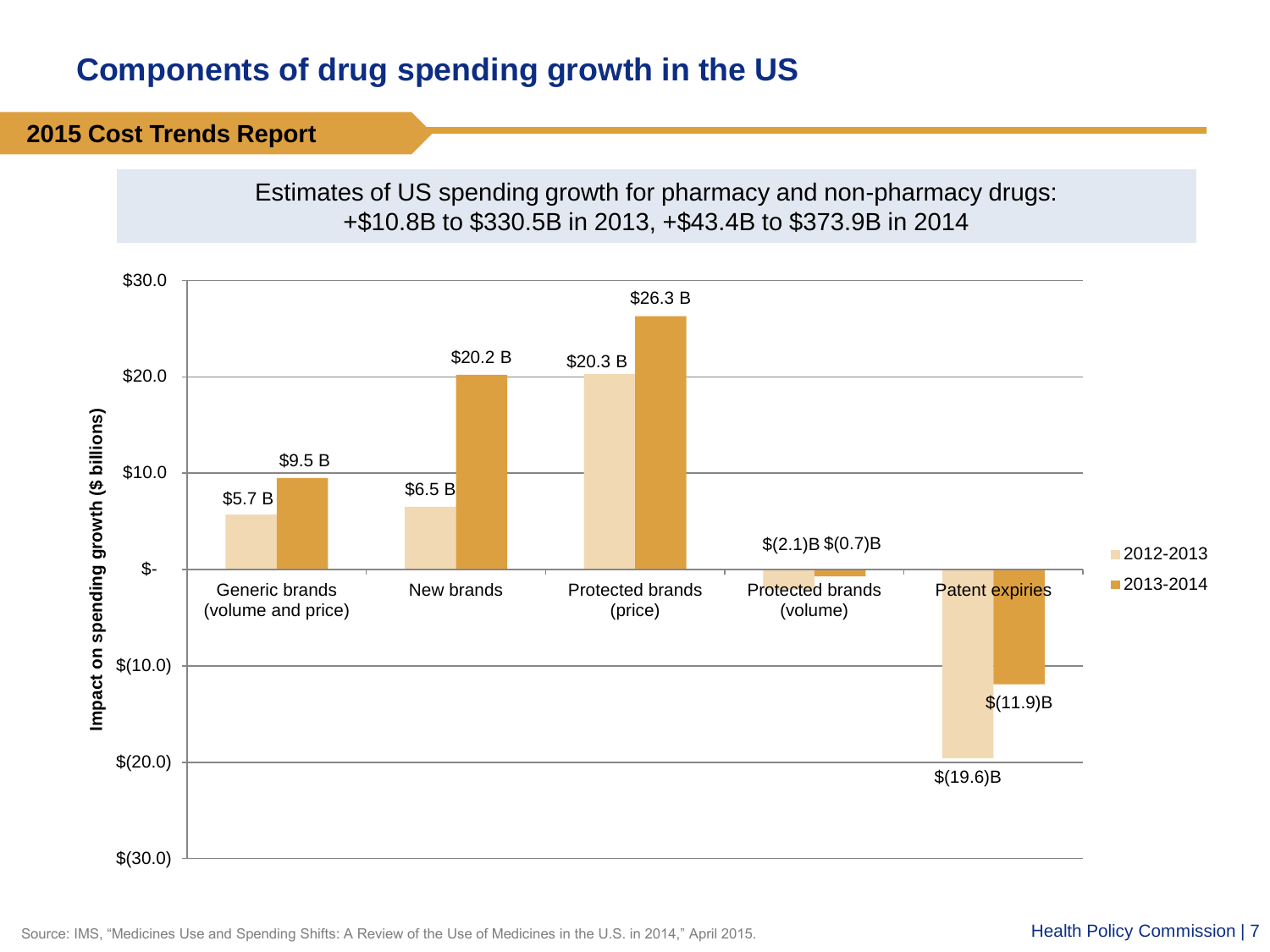# **In MA, HCV drugs drove drug spending growth in 2014, but other top contributing therapy classes have had sustained high growth rates**

#### **2015 Cost Trends Report**

*Top therapy classes by contribution to drug spending growth in Massachusetts (dollars in millions)*

| <b>Contribution to drug spending</b>                               |                                    | 2010                                           | 2011    | 2012    | 2013     | 2014    | 2013 - 2014 |  |
|--------------------------------------------------------------------|------------------------------------|------------------------------------------------|---------|---------|----------|---------|-------------|--|
| growth in 2014                                                     | $\overline{1}$                     | <b>Non-HIV Antivirals (mostly Hepatitis C)</b> |         |         |          |         |             |  |
|                                                                    | Growth                             |                                                | 37.7%   | 20.9%   | $-10.1%$ | 352.3%  |             |  |
|                                                                    | Spending                           | \$64.4                                         | \$88.7  | \$107.2 | \$96.4   | \$436.0 | \$339.6     |  |
| 17%                                                                | $\overline{2}$                     | <b>Antiarthritics, Systemic</b>                |         |         |          |         |             |  |
|                                                                    | Growth                             |                                                | 15.6%   | 19.7%   | 23.5%    | 28.4%   |             |  |
| 42%<br>9%                                                          | Spending                           | \$228.4                                        | \$264.1 | \$316.2 | \$390.6  | \$501.5 | \$110.9     |  |
|                                                                    | 3<br><b>Oncology</b>               |                                                |         |         |          |         |             |  |
| 9%                                                                 | Growth                             |                                                | 2.8%    | 11.2%   | 7.2%     | 12.3%   |             |  |
| 10%                                                                | Spending                           | \$506.1                                        | \$520.3 | \$578.5 | \$620.0  | \$696.4 | \$76.4      |  |
| 14%                                                                | <b>Insulin</b><br>$\boldsymbol{4}$ |                                                |         |         |          |         |             |  |
|                                                                    | Growth                             |                                                | 15.0%   | 29.1%   | 33.7%    | 19.8%   |             |  |
|                                                                    | Spending                           | \$182.0                                        | \$209.3 | \$270.3 | \$361.4  | \$432.9 | \$71.5      |  |
| Non-HIV antivirals (mostly HCV)                                    | 5 <sub>5</sub>                     | <b>Neurological Disorders, Other</b>           |         |         |          |         |             |  |
| Antiarthritics, systemic<br>■ Oncology                             | Growth                             |                                                | 40.2%   | 24.2%   | 27.0%    | 39.9%   |             |  |
| $\blacksquare$ Insulin<br>Neurological disorders, other<br>■ Other | Spending                           | \$77.3                                         | \$108.4 | \$134.6 | \$171.0  | \$239.3 | \$68.3      |  |

Overall, many top drug classes have substantial annual spending growth, although total spending in earlier years was offset by decreases in other drug classes, due to factors including generic entry

Source: Data from IMS Health Incorporated.

Note: Spending includes drugs provided in both pharmacy (prescription) and non-pharmacy (e.g. hospital and physician office) settings. IMS estimates are not directly comparable to CHIA methodology; top contributions may represent upper bound estimates.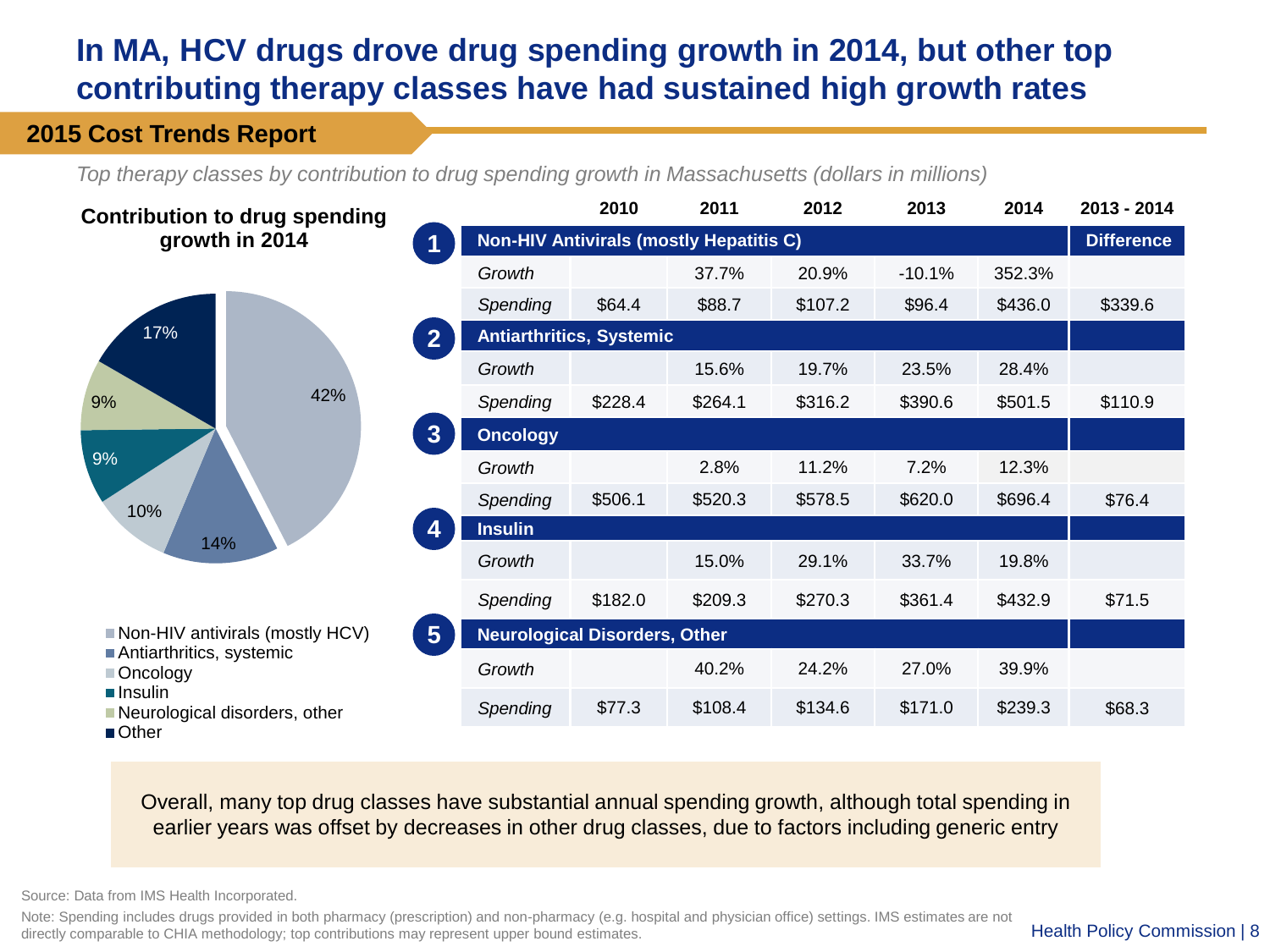# **Many trends point towards ongoing increases in drug spending, as pharmaceutical innovation continues**

#### **2015 Cost Trends Report**

National Health Expenditures estimates annual high single digit spending growth for drugs in the US over the next decade.

| <b>Drug</b><br><b>Pricing</b>    | Sofosbuvir and other new HCV drugs have very high prices (like "orphan drugs"), but a<br>wider market than the typical orphan drug. This pricing trend will likely continue in new<br>products.<br><b>New costly cholesterol drugs.</b> PCSK9 inhibitors treat high cholesterol at a cost of $\sim $14k$<br>per patient per year.<br>The FDA approved the first two products in summer 2015: alirocumab (Praluent) and evolocumab<br>(Repatha)<br>Approved for patients with high cholesterol resistant to traditional therapies, but off-label prescribing<br>$\bullet$<br>may capture additional populations |
|----------------------------------|----------------------------------------------------------------------------------------------------------------------------------------------------------------------------------------------------------------------------------------------------------------------------------------------------------------------------------------------------------------------------------------------------------------------------------------------------------------------------------------------------------------------------------------------------------------------------------------------------------------|
| <b>Specialty</b><br><b>Drugs</b> | Spending on specialty drugs has grown from 26% to 34% of MA pharmaceutical sales from<br>2010 to 2014. Such drugs are typically costly, >\$6,000 per year.<br>In MA, spending for specialty products grew by 67% between 2010 and 2014 compared<br>with 16% growth for traditional products.                                                                                                                                                                                                                                                                                                                   |
|                                  | Biologics are an area of innovation and growth, typically within specialty drugs. They are                                                                                                                                                                                                                                                                                                                                                                                                                                                                                                                     |

not amenable to typical generic competition; FDA regulations are still in flux.

• In MA, spending on biologics grew by 56% between 2010 and 2014

**Biologics**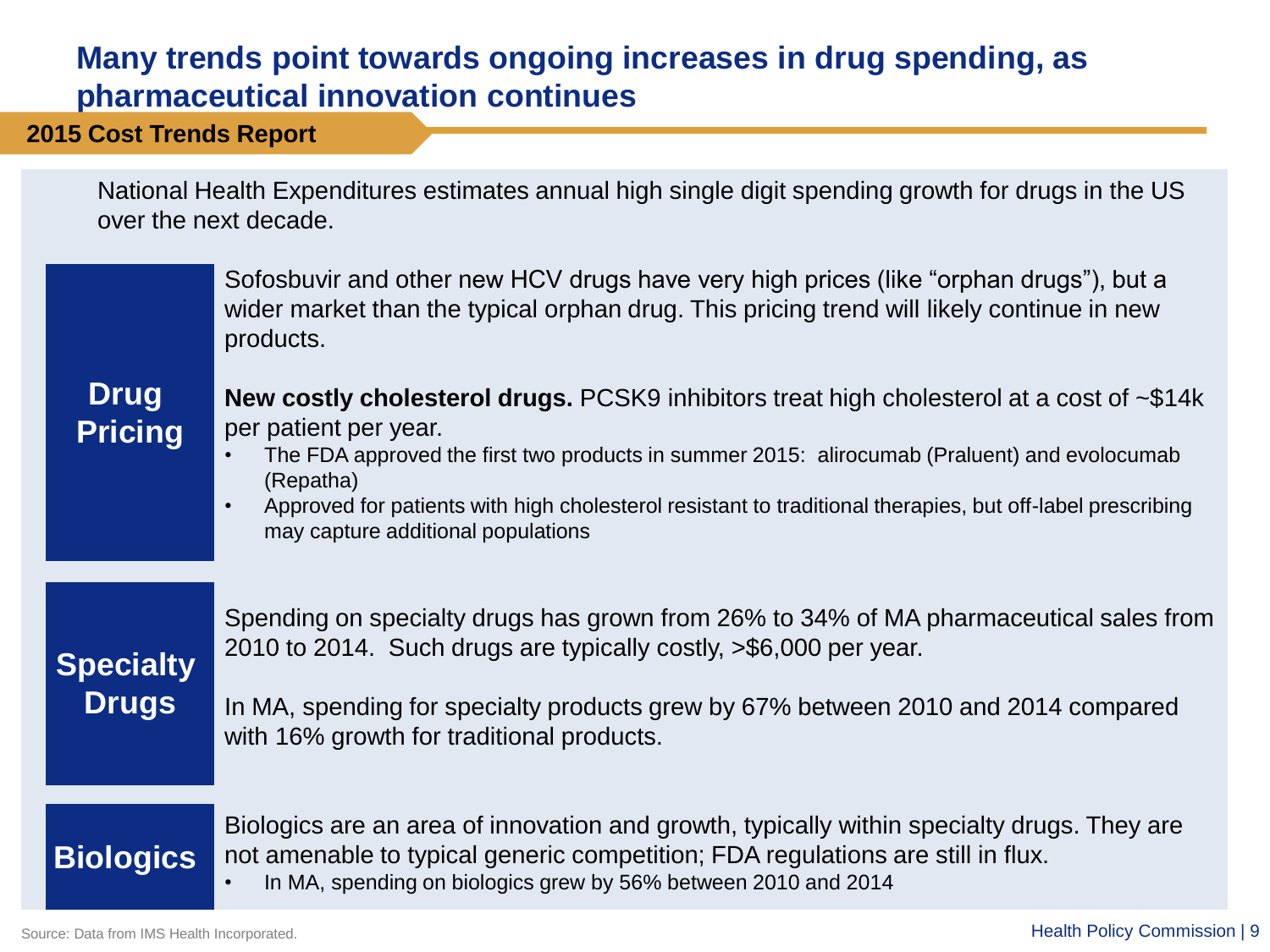# **Public polling indicates strong support for possible solutions**

 **2015 Cost Trends Report**

# $86\%$

Favor requiring drug companies to release information to the public on how they set drug pricing<sup>+</sup>





 $\mathsf{L}^0\mathsf{/}_\mathsf{O}$ 

Favor the Medicare program negotiating with drug companies to lower the prices of prescription drugs for seniors\*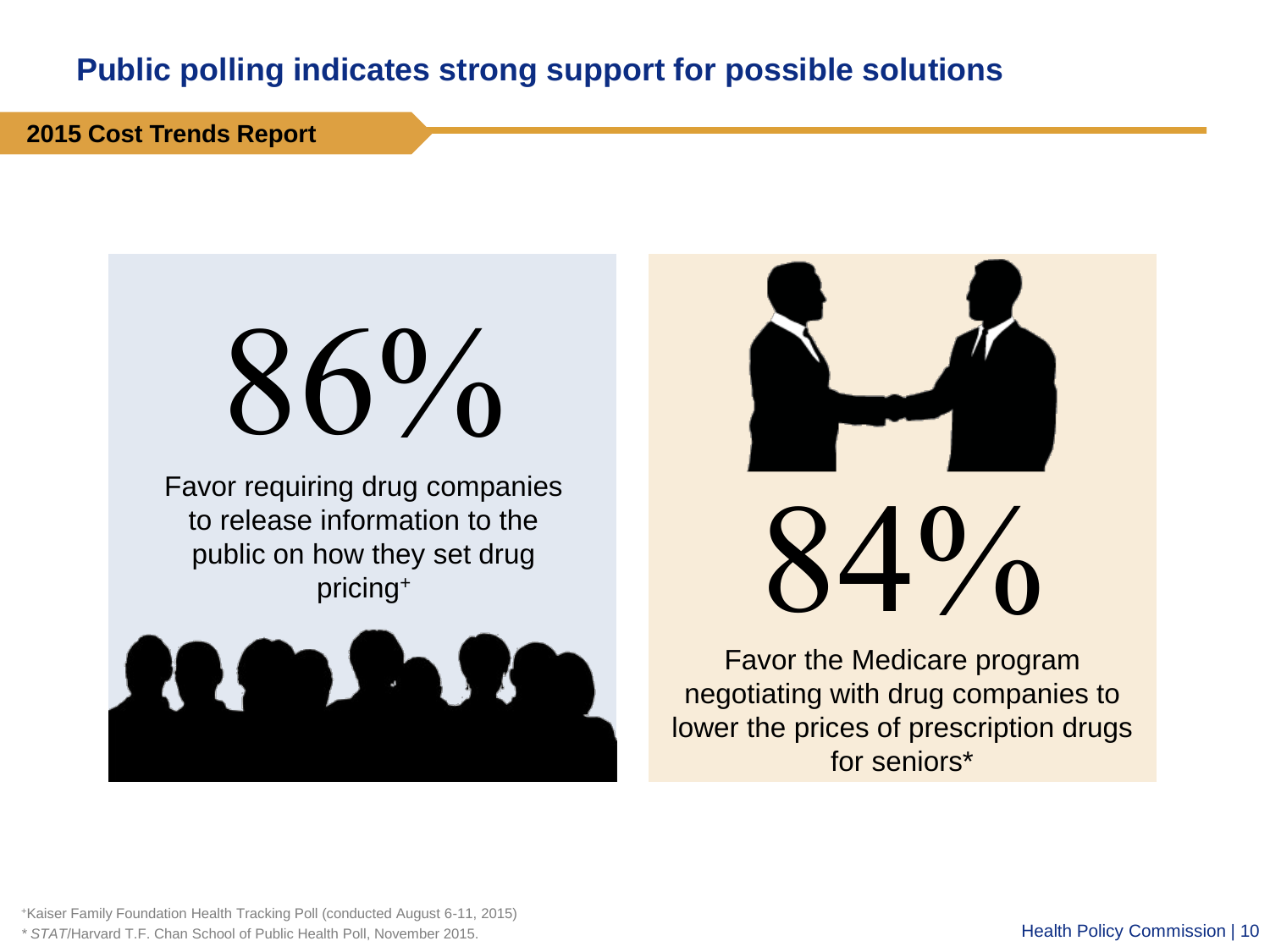# **Select efforts to slow price growth**

| <b>2015 Cost Trends Report</b> |                        |                                                                                                                                                                                                                                                                                                                                                                                               |
|--------------------------------|------------------------|-----------------------------------------------------------------------------------------------------------------------------------------------------------------------------------------------------------------------------------------------------------------------------------------------------------------------------------------------------------------------------------------------|
|                                |                        |                                                                                                                                                                                                                                                                                                                                                                                               |
| Value-based<br>benchmarks      | $\bullet$<br>$\bullet$ | Third party quantifies the value of a drug, accounting for the therapy's<br>expected clinical benefit, medical savings, and price<br>Institute for Clinical and Economic Review (ICER) calculates value-<br>based benchmark price for selected new drugs; plans to evaluate 15-<br>20 drugs over the next two years<br>Value can be used in price negotiations and potentially benefit design |
|                                |                        |                                                                                                                                                                                                                                                                                                                                                                                               |
| Risk-based<br>contracting      | $\bullet$              | Payers contract with manufacturers to pay less / more depending on<br>whether drug produces expected outcomes<br>Harvard Pilgrim Health Care developed a performance-based rebate<br>model for PCSK9 evolocumab (Repatha)                                                                                                                                                                     |
| Group purchasing               | $\bullet$              | Payers pool purchasing power to improve leverage with manufacturers<br>Numerous models for Medicaid programs and other participants:<br>Northwest Prescription Drug Consortium: open to all OR and WA<br>residents<br>Minnesota Multi-State Contracting Alliance for Pharmacy:<br>$\bullet$<br>includes 47 states and several cities (MA, CT, IL do not<br>participate)                       |
|                                |                        |                                                                                                                                                                                                                                                                                                                                                                                               |

Source: "Harvard Pilgrim strikes 'pay-for-performance' deal for cholesterol drug." Boston Globe, November 08, 2015.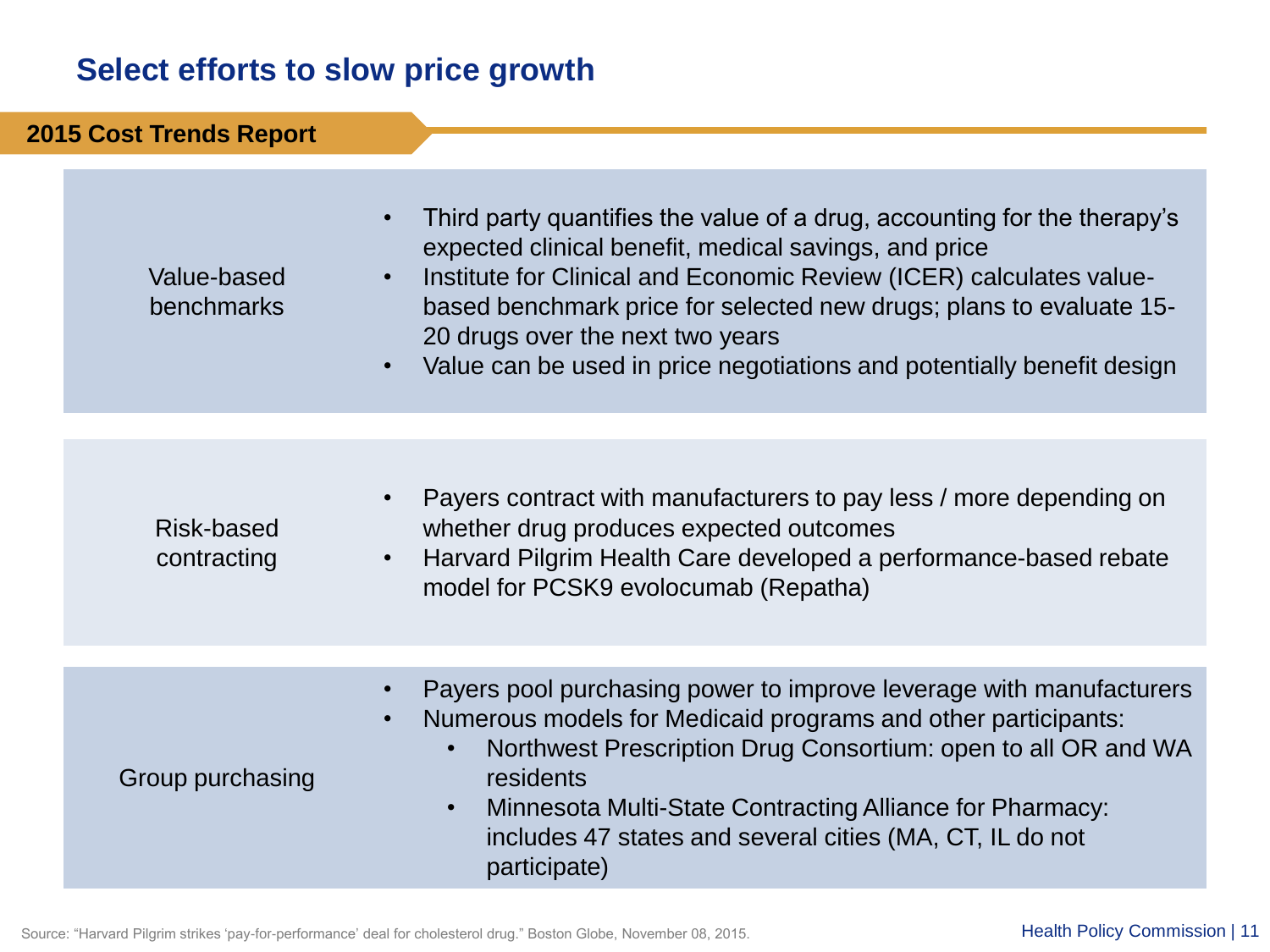# **Policy considerations for discussion**

 **2015 Cost Trends Report**

- Implications for HPC's policy recommendations and work in 2016
- How should drugs and other high-cost innovations be considered in evaluation of state performance on spending and the benchmark?
- Should the state require additional research, transparency, and / or reporting on drug pricing (including the ability for the state to cap prices)?
- What are other opportunities at the state level to support innovation and value yet contain costs?